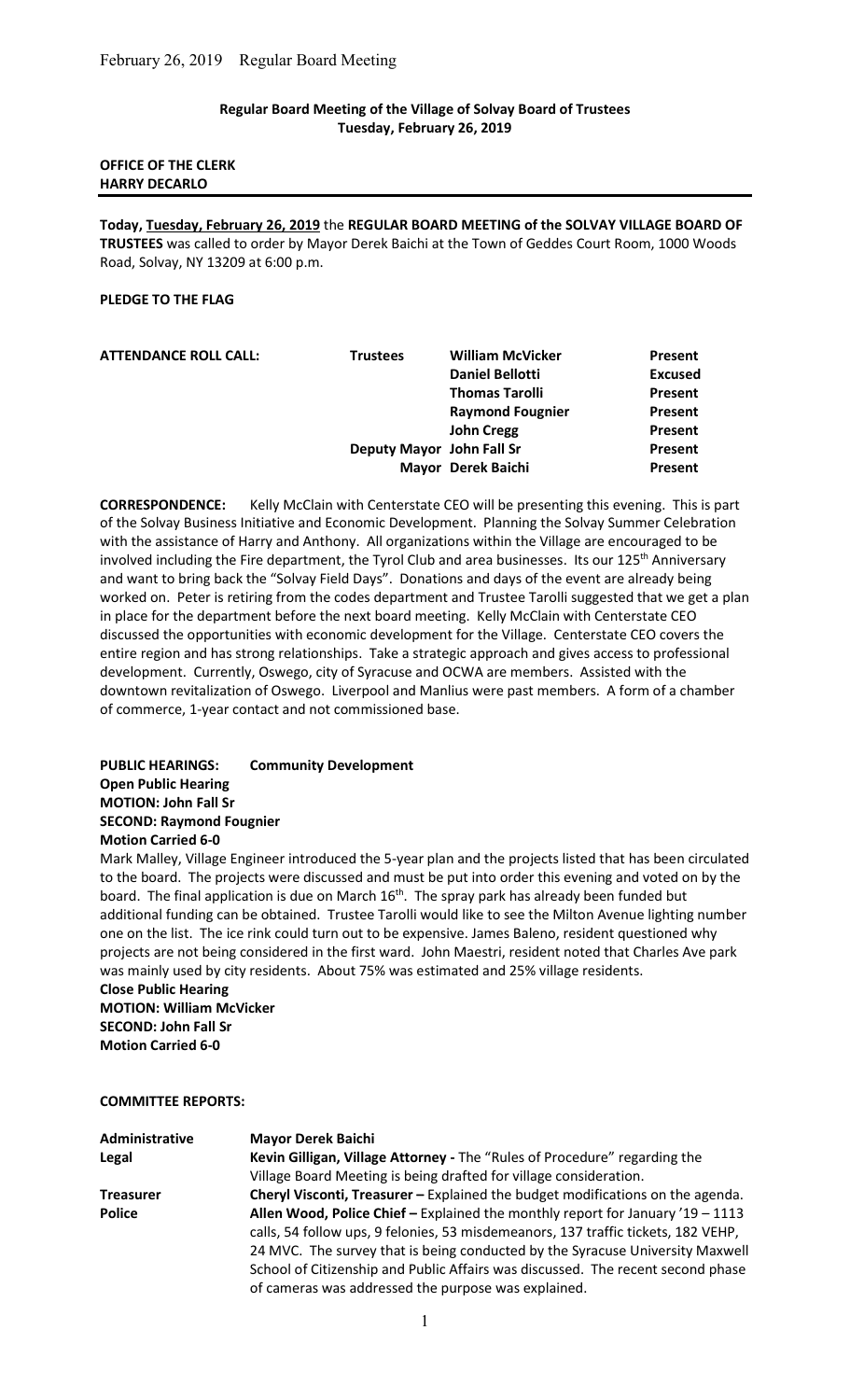| <b>Electric</b>           | John Kurtz, Asst. Electric Superintendent - 1695 underground cable repair has<br>been completed. Work continues towards transfer of ownership of distribution<br>facilities (Bridge Street project). Working on easement/permit Orange lot<br>distribution. Temporary repair of I 690 overhead crossing complete. Begin<br>permit application to make permanent repair of overhead crossing.                                                                                                                                                                                                                                                                                                                                                                                                                                                                                                                                                                                                                                                                                                                                                                                                                                                                                                                                                                                                                                                                                                                                      |
|---------------------------|-----------------------------------------------------------------------------------------------------------------------------------------------------------------------------------------------------------------------------------------------------------------------------------------------------------------------------------------------------------------------------------------------------------------------------------------------------------------------------------------------------------------------------------------------------------------------------------------------------------------------------------------------------------------------------------------------------------------------------------------------------------------------------------------------------------------------------------------------------------------------------------------------------------------------------------------------------------------------------------------------------------------------------------------------------------------------------------------------------------------------------------------------------------------------------------------------------------------------------------------------------------------------------------------------------------------------------------------------------------------------------------------------------------------------------------------------------------------------------------------------------------------------------------|
| DPW/Highway               | Richard Penhall, DPW Superintendent - Not in attendance. Mayor Baichi<br>reported on the roads and sidewalks being cleaned and the salt consumption.                                                                                                                                                                                                                                                                                                                                                                                                                                                                                                                                                                                                                                                                                                                                                                                                                                                                                                                                                                                                                                                                                                                                                                                                                                                                                                                                                                              |
| Library                   | Dan Golden, Library Director - We thank Mayor Derek Baichi for featuring the<br>Solvay Library at the first Fireside Chat on February 17, and the Political Class on<br>the 25 <sup>th</sup> . We held a fun Kids Book Swap, sponsored by the Friends of the<br>Library, on February 19. We are developing a delivery service for homebound<br>residents, to be called Words on Wheels. Library staff-members and volunteers<br>will coordinate this program with Meals on Wheels and other local agencies.<br>We are planning an upgrade of our Website, Solvaylibrary.org, to be done by<br>the Syracuse Design Group, a local company.<br>The scanning and digitization of the Solvay Process Collection is continuing. We<br>are hoping to provide digital copies of our collection via the library's website in<br>the coming weeks. Dan Golden described some programs coming up over the<br>next few months: Welcome Wednesdays - Starting again on January 30. Every<br>Wednesday at 4pm. Weekly get-together, crafts and events for teens and<br>tweens. Photography in the Digital Age - Tuesday, March 5, 4pm in the<br>Community Room. Best uses and techniques of digital photography and<br>videography, featuring local photography expert Mr. Al Miles. Armchair Travel<br>and Coffee-Every first Tuesday of the month at 2p.m. Monthly series of travel<br>programs at the Solvay Public Library. On Tuesday, March 12, we visit Kenya<br>with Mary Dawes. 115th anniversary of our building - October 18, 2019. |
| <b>Codes</b>              | Anthony Alberti - Reported that ongoing fire and rental inspections are being<br>completed. Complaints are being addressed as well. The next codes meeting is<br>on March 18 <sup>th</sup> at 5:30.                                                                                                                                                                                                                                                                                                                                                                                                                                                                                                                                                                                                                                                                                                                                                                                                                                                                                                                                                                                                                                                                                                                                                                                                                                                                                                                               |
| <b>Stormwater</b>         | Mark Malley - The preparation of the report regarding Pine Hill drainage was<br>brought up as well as Montrose Ave underground options.                                                                                                                                                                                                                                                                                                                                                                                                                                                                                                                                                                                                                                                                                                                                                                                                                                                                                                                                                                                                                                                                                                                                                                                                                                                                                                                                                                                           |
| <b>Celebrations</b>       | Mayor Derek Baichi - Reported that we are in the planning stages of the Solvay<br>Summer Festival.                                                                                                                                                                                                                                                                                                                                                                                                                                                                                                                                                                                                                                                                                                                                                                                                                                                                                                                                                                                                                                                                                                                                                                                                                                                                                                                                                                                                                                |
| <b>Buildings</b>          | John Fall Sr, Trustee - WestRock has given commitment regarding land for the<br>new Village Hall. The next Buildings Committee meeting is at 6:00 on March<br>13 <sup>th</sup> . Trying to arrange the location for the Fire House.                                                                                                                                                                                                                                                                                                                                                                                                                                                                                                                                                                                                                                                                                                                                                                                                                                                                                                                                                                                                                                                                                                                                                                                                                                                                                               |
| <b>Comprehensive Plan</b> | <b>John Cregg, Trustee</b> – The final public meeting is tomorrow night (February 27 <sup>th</sup> )<br>at 7:00 in the new Expo Center at the NYS Fairgrounds. The corridor was also<br>brought up.                                                                                                                                                                                                                                                                                                                                                                                                                                                                                                                                                                                                                                                                                                                                                                                                                                                                                                                                                                                                                                                                                                                                                                                                                                                                                                                               |

## RESOLUTIONS:

1. Authorization from the Board of Trustees to pay C&S Engineers \$13,970.00 for services rendered from 1/1/19 to 1/31/19. (Total Cost to the Village is: \$11,787.50)

Below are the specific projects that will be reimbursed through Grant or the County:

- Invoice No. 0177223 Project No. 114.213.001 I/I Reduction Grant
- $\bullet$  Invoice No. 0177242 Project No. 114.219.001 NYSDOT 2016 TAP Grant
- Invoice No. 0177226 Project No. 114.222.001 Aquatic Spray Park Grant
- Invoice No. 0177231 Project No. 114.229.001 Community Development Grant MOTION: John Fall Sr

SECOND: Raymond Fougnier

AYES: 6 NAYES: 0 MOTION CARRIED

- 2. Authorization from the Board of Trustees to pay Costello, Cooney & Fearon, PLLC \$15,372.03 for services rendered for the month of January 2019.
	- $\bullet$  \$4243.00 is for Electric and \$899.00 is for the PBA.

| <b>MOTION: William McVicker</b> |    |
|---------------------------------|----|
| <b>SECOND: John Cregg</b>       |    |
| AYES: 6                         | N, |

AYES: 0 MOTION CARRIED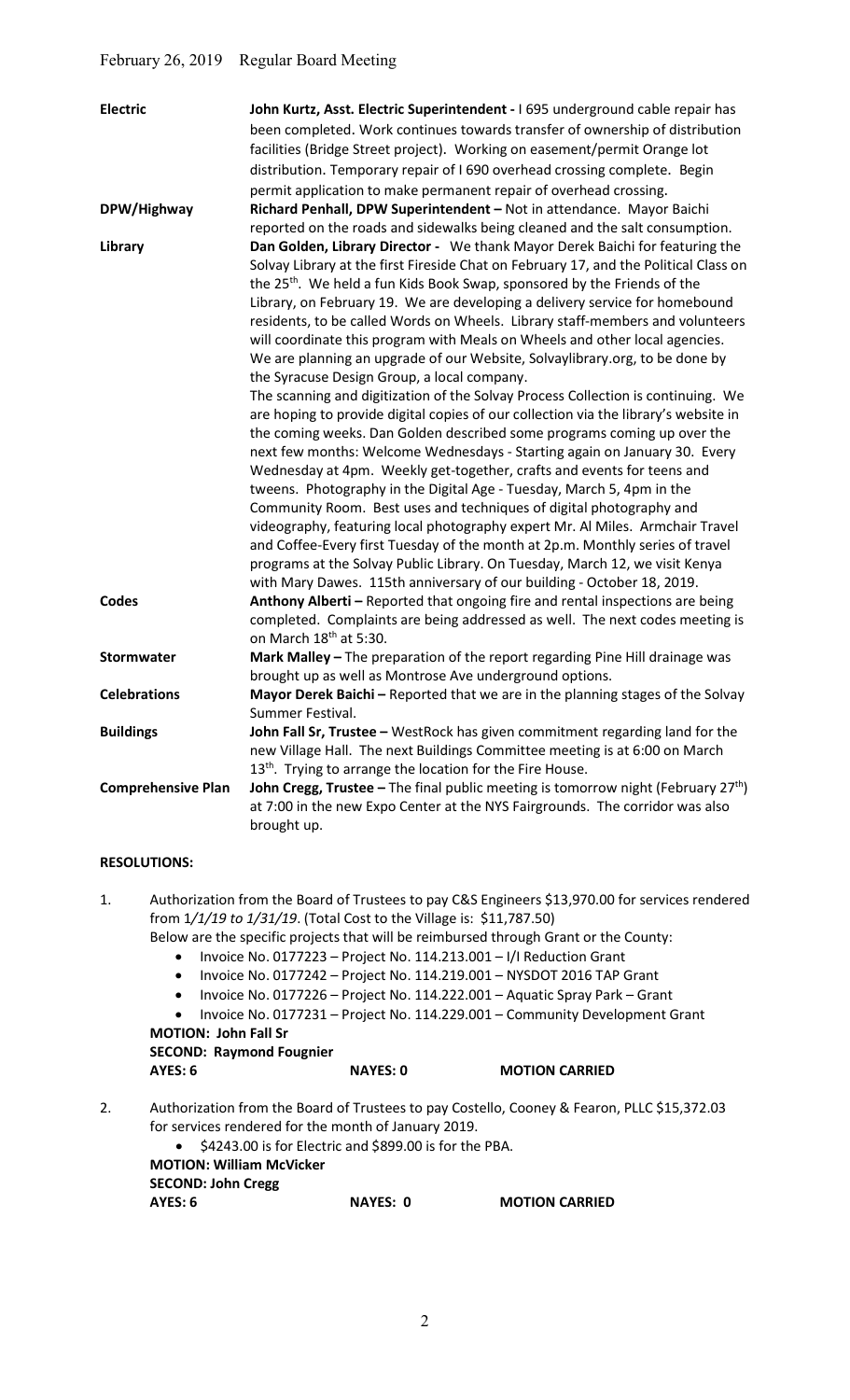- 3. Authorization from the Board of Trustees to approve the minutes from the January 22, 2019 Regular Board Meeting and the Reading of the Minutes be herewith dispensed. MOTION: John Cregg SECOND: John Fall Sr AYES: 6 NAYES: 0 MOTION CARRIED 4. Authorization from the Board of Trustees to accept the resignation of Officer Gabriel Storto of the Solvay Police Department effective February 8, 2019. MOTION: Raymond Fougnier SECOND: Thomas Tarolli<br>AYES: 6 NAYES: 0 MOTION CARRIED 5. Authorization from the Board of Trustees to designate Joseph Hawksby to vote on all NYMPA and MEUA matters for the calendar year of 2019. John Kurtz is named as the second alternate and Greg Lowe as third alternate. MOTION: John Fall Sr SECOND: Thomas Tarolli AYES: 6 NAYES: 0 MOTION CARRIED 6. Authorization from the Board of Trustees to approve a merit increase of \$3.00 per hour to the hourly rate of Charles Callura, Part Time Code Enforcement Officer effective March 2, 2019 and a schedule not to exceed 20 hours per week. All required classes have been completed. MOTION: Thomas Tarolli SECOND: John Cregg AYES: 6 NAYES: 0 MOTION CARRIED 7. Authorization from the Board of Trustees to join Centerstate CEO as a Corporate Partner with an annual membership fee of \$1750. This will be paid 100% by Electric. MOTION: William McVicker SECOND: Raymond Fougnier AYES: 6 NAYES: 0 MOTION CARRIED
- 8. Authorization from the Board of Trustees to adopt the Village of Solvay's Community Development 5-Year Plan and application(s) in order of project priority, for the 2019 Onondaga County Community Development funding cycle. Applications are due on March 15, 2019. The Grant amount is \$50,000.00 with an additional grant amount of \$150,000.00 for the awarded projects. It is required that the municipality provide a portion of the project costs which can be actual dollars, other grants, or in-kind services. A rule of thumb is 25% of the total project cost. The Board of Trustees must determine the order of priority for the following projects: West End Lighting Phase I (\$150,000.00), Gertrude Park Spray Park (\$50,000.00), Lower Gertrude Park (\$50.000.00), Upper Gertrude Park Outdoor Kitchen (\$50,000.00) and Woods Road Skating Rink Phase VI (\$50,000.00). Funding will be available in the fall of 2019. The Project must be completed by August 2020.

# MOTION: John Cregg

# SECOND: Thomas Tarolli

| <b>William McVicker</b> | <b>Trustee</b> | Voted | Yes                  |
|-------------------------|----------------|-------|----------------------|
| <b>Raymond Fougnier</b> | <b>Trustee</b> | Voted | <b>Yes</b>           |
| <b>John Cregg</b>       | <b>Trustee</b> | Voted | Yes                  |
| John Fall, Sr.          | <b>Trustee</b> | Voted | Yes                  |
| <b>Daniel Bellotti</b>  | <b>Trustee</b> | Voted | Excused              |
| <b>Thomas Tarolli</b>   | <b>Trustee</b> | Voted | <b>Yes</b>           |
| Derek Baichi            | <b>Mayor</b>   | Voted | Yes<br><b>Motion</b> |
|                         |                |       | Carried              |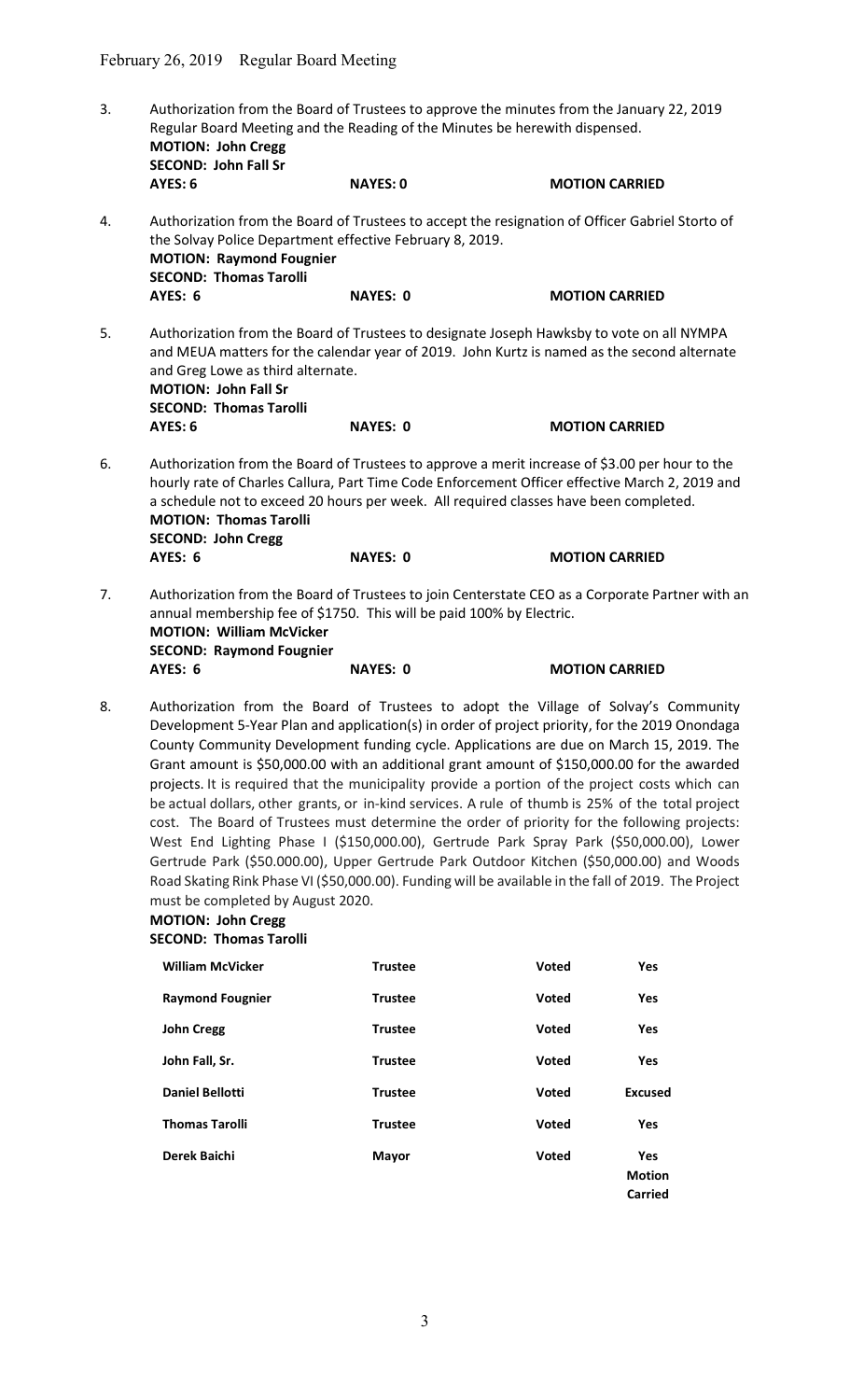9. Authorization from the Board of Trustees to approve the Budget Modifications: Village of Solvay General Fund

| <b>Account</b><br><b>Revenues</b> | <b>Title</b>                    | (as modified)<br>Current<br><b>Budget</b> | Proposed<br><b>Budget Mod</b> | <b>Newly</b><br><b>Modified</b><br><b>Budget</b><br>Amount |
|-----------------------------------|---------------------------------|-------------------------------------------|-------------------------------|------------------------------------------------------------|
| 426800 A                          | Insurance Recoveries            | 68,570                                    | 11,960                        | 80,530                                                     |
| 427053 A                          | Gifts & Donations               | 0                                         | 250                           | 250                                                        |
| 427700 A                          | <b>Other Authorized Revenue</b> | 0                                         | 15,394                        | 15,394                                                     |
| 430890 A                          | State Aid - Other               | 6,335                                     | 13,410                        | 19,745                                                     |
| 435890 A                          | State Aid - Chips               | 168,460                                   | (412)                         | 168,048                                                    |
|                                   | <b>Total</b>                    | 243,365                                   | 40,602                        | 283,967                                                    |

| <b>Expenses</b> |                                    |           |           |           |
|-----------------|------------------------------------|-----------|-----------|-----------|
| 511102 A        | Police Justice-Equipment           | 0         | 13,410    | 13,410    |
| 514104 A        | Village Clerk - Other              | 1,000     | 500       | 1,500     |
| 514404 A        | Engineer - Other                   | 30,000    | 25,000    | 55,000    |
| 519973 A        | <b>General Governmental Equip</b>  | $\Omega$  | 10,394    | 10,394    |
| 531201 A        | Police Dept - Wages                | 1,386,300 | (26, 343) | 1,359,957 |
| 531202 A        | Police Dept - Equipment            | 15,000    | 26,343    | 41,343    |
| 550104 A        | Street Administration - Other      | 3,000     | 1,800     | 4,800     |
| 551101 A        | Street Maintenance - Wages         | 175,500   | 30,000    | 205,500   |
| 571101 A        | Parks & Recreation - Wages         | 69,000    | 5,000     | 74,000    |
| 581701 A        | <b>Street Cleaning - Wages</b>     | 114,940   | (30,000)  | 84,940    |
| 575504 A        | <b>Celebrations &amp; Concerts</b> | 1,500     | 450       | 1,950     |
| 581401 A        | Storm Sewer - Wages                | 35,000    | (11, 474) | 23,526    |
| 590158 A        | <b>Police Retirement</b>           | 250,620   | (30,000)  | 220,620   |
| 599019 A        | Interfund Transfer                 | 0         | 25,522    | 25,522    |
|                 | <b>Total</b>                       | 2,081,860 | 40,602    | 2,122,462 |

|     | <b>MOTION: Raymond Fougnier</b><br><b>SECOND: John Cregg</b>                            |                                                        |                                                                                                                                                                                                                                                                                             |
|-----|-----------------------------------------------------------------------------------------|--------------------------------------------------------|---------------------------------------------------------------------------------------------------------------------------------------------------------------------------------------------------------------------------------------------------------------------------------------------|
|     | <b>AYES: 6</b>                                                                          | <b>NAYES: 0</b>                                        | <b>MOTION CARRIED</b>                                                                                                                                                                                                                                                                       |
| 10. | <b>MOTION: John Cregg</b><br><b>SECOND: Raymond Fougnier</b>                            | of the Village Clerk until the 2019/20 budget process. | Authorization from the Board of Trustees to table a merit increase of \$5000 to the annual salary                                                                                                                                                                                           |
|     | AYES: 6                                                                                 | <b>NAYES: 0</b>                                        | <b>MOTION CARRIED</b>                                                                                                                                                                                                                                                                       |
| 11. | <b>MOTION: Thomas Tarolli</b><br><b>SECOND: William McVicker</b>                        | of the Treasurer until the 2019/20 budget process.     | Authorization from the Board of Trustees to table a merit increase of \$5000 to the annual salary                                                                                                                                                                                           |
|     | AYES: 6                                                                                 | <b>NAYES: 0</b>                                        | <b>MOTION CARRIED</b>                                                                                                                                                                                                                                                                       |
| 12. | current provider.<br><b>MOTION: William McVicker</b><br><b>SECOND: Raymond Fougnier</b> |                                                        | Authorization from the Board of Trustees to approve Porter Lock and Alarm LLC for the<br>installation of card access entry and security monitoring of the Village Hall with a set-up fee<br>including equipment of \$1,196.28 and a monthly monitoring fee of \$16.50. Pricing is less than |
|     | AYES: 6                                                                                 | <b>NAYES: 0</b>                                        | <b>MOTION CARRIED</b>                                                                                                                                                                                                                                                                       |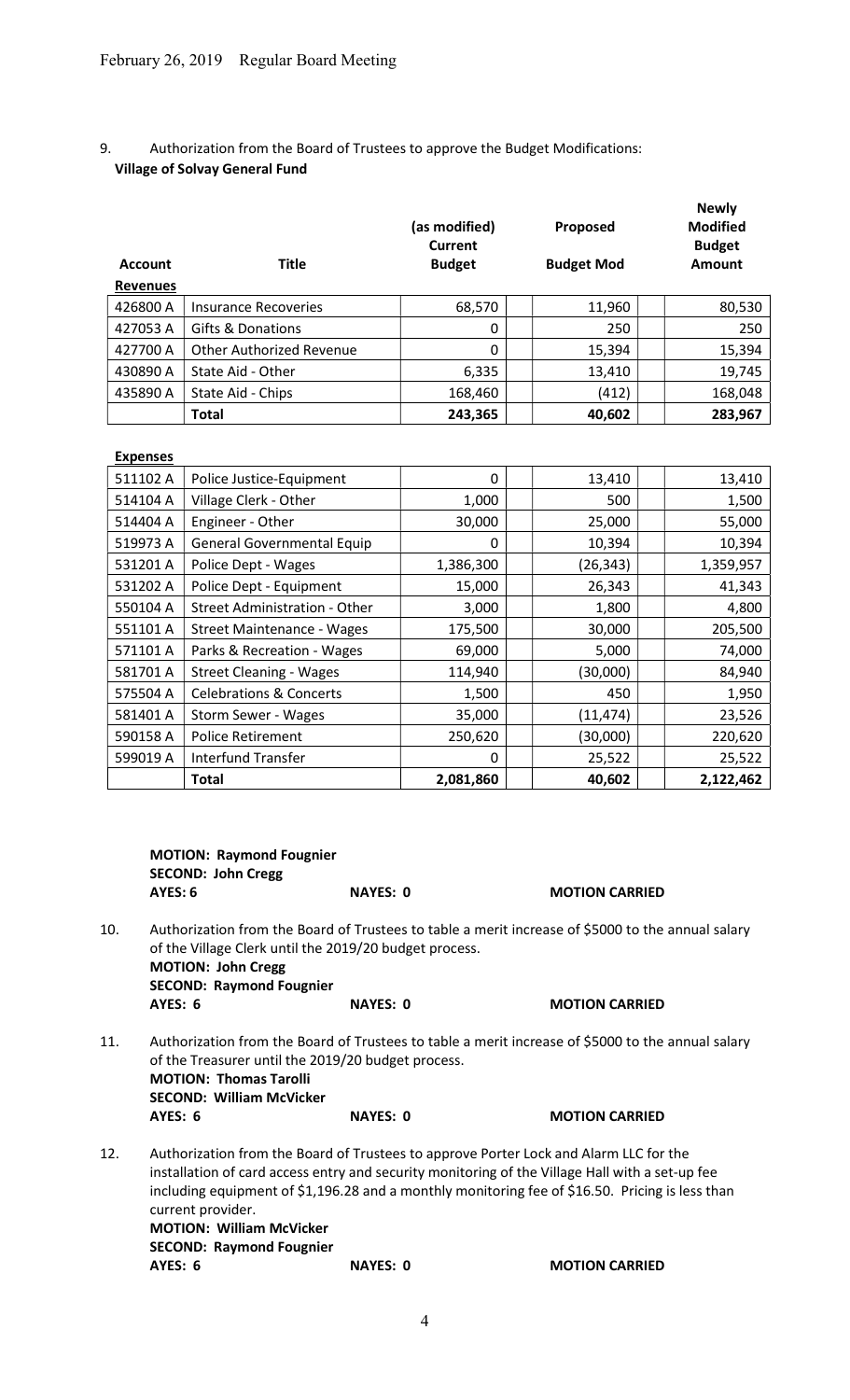| 13. |                                 |                 | Authorization from the Board of Trustees to approve Porter Lock and Alarm LLC for the            |  |
|-----|---------------------------------|-----------------|--------------------------------------------------------------------------------------------------|--|
|     |                                 |                 | installation of a camera system and access control at the DPW garage with a set-up fee including |  |
|     | equipment of \$3,074.06         |                 |                                                                                                  |  |
|     | <b>MOTION: Raymond Fougnier</b> |                 |                                                                                                  |  |
|     | <b>SECOND: John Fall Sr</b>     |                 |                                                                                                  |  |
|     | AYES: 6                         | <b>NAYES: 0</b> | <b>MOTION CARRIED</b>                                                                            |  |
| 11  |                                 |                 | Authorization from the Board of Trustees to have the Mayor sign an agreement with the NDDCou     |  |

14. Authorization from the Board of Trustees to have the Mayor sign an agreement with the NPPGov. The NPPGov is a Publicly Solicited Contract Clearinghouse. Contracts are competitively solicited by a Lead Public Agency in accordance with government purchasing regulations. The contracts include "piggybacking" language-allowing utilization by NPPGov members nationwide. NPPGov is not a reseller, but rather a channel that offers publicly solicited agreements to local and state government entities throughout the nation. NPPGov members are eligible to purchase through our competitively solicited contracts, saving time and money. MOTION: John Cregg SECOND: Thomas Tarolli AYES: 6 NAYES: 0 MOTION CARRIED 15. Authorization from the Board of Trustees to have Christopherson Land Surveying provide a detailed survey of the land set aside for the Aquatic Spray Park at the Gertrude Park Pool location in an amount not to exceed \$5000. The cost of the Survey will be submitted to NYS-DASNY for reimbursement, when the Spray Park is completed. MOTION: Raymond Fougnier SECOND: John Cregg

AYES: 6 NAYES: 0 MOTION CARRIED

16. Authorization from the Board of Trustees to table a merit increase of \$5000 to the annual salary of the Electric Superintendent until the 2019/20 budget process. MOTION: John Cregg SECOND: Raymond Fougnier

AYES: 6 NAYES: 0 MOTION CARRIED

- 17. Authorization from the Board of Trustees to approve the proposal #61045 from Michael Grimm Services, Inc for tree service including cutting down, pruning and removal on Woods Road for the amount of \$16,000. This purchase is from the Onondaga County bid list #8678. MOTION: John Cregg SECOND: William McVicker AYES: 6 NAYES: 0 MOTION CARRIED
- 18. Authorization from the Board of Trustees to approve in concept the PSC Agreement to borrow funds to pay for the Bucket Truck from the Electric Department versus using the NYPA rebate to pay for bucket truck. MOTION: John Fall Sr SECOND: Thomas Tarolli AYES: 6 NAYES: 0 MOTION CARRIED
- 19. BE IT RESOLVED, that the Village of Solvay hereby approved and concurs in the attached Amendment to the NEW YORK MUNICIPAL POWER AGENCY AGREEMENT, pursuant to Article XI thereof. This resolution will take effect immediately. MOTION: Thomas Tarolli SECOND: John Fall Sr

| <b>William McVicker</b> | <b>Trustee</b> | Voted        | Yes            |
|-------------------------|----------------|--------------|----------------|
| <b>Raymond Fougnier</b> | <b>Trustee</b> | Voted        | Yes            |
| <b>John Cregg</b>       | <b>Trustee</b> | Voted        | Yes            |
| John Fall, Sr.          | <b>Trustee</b> | Voted        | Yes            |
| <b>Daniel Bellotti</b>  | <b>Trustee</b> | Voted        | <b>Excused</b> |
| <b>Thomas Tarolli</b>   | <b>Trustee</b> | <b>Voted</b> | Yes            |